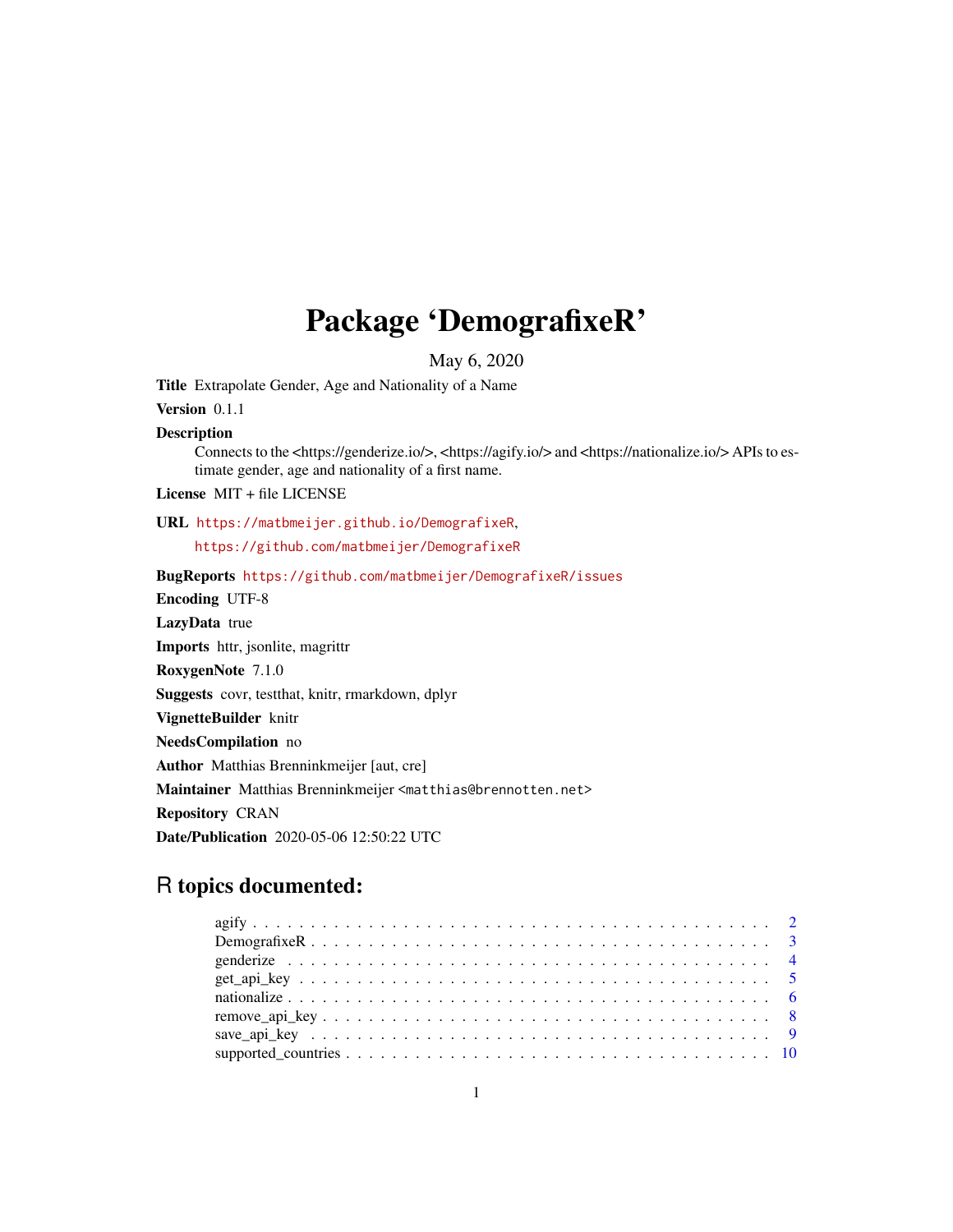#### <span id="page-1-0"></span>**Index** [11](#page-10-0)

<span id="page-1-1"></span>agify *'Agifies' a name*

#### Description

Function to estimate the age from a first name. Connects directly to the [agify.io API](https://agify.io/) sending a request with a name and parses the response to return the predicted age.

#### Usage

```
agify(
 name,
  country_id = NULL,
  simplify = TRUE,
  apikey = get_api_key(),
 meta = FALSE
)
```
#### Arguments

| name       | Name/s to estimate the age. Can be a single character string or a character<br>vector. Obligatory parameter.                                                                                                                                                                                                                                                                                 |
|------------|----------------------------------------------------------------------------------------------------------------------------------------------------------------------------------------------------------------------------------------------------------------------------------------------------------------------------------------------------------------------------------------------|
| country_id | Responses will in a lot of cases be more accurate if the data is narrowed to a<br>specific country. This optional parameter allows to specify a specific country.<br>The parameter must be a country code following the common ISO 3166-1 alpha-<br>2 country code convention. To see a list of the supported countries use the<br>supported_countries function or visit the following link. |
| simplify   | Logical parameter, which defines if the result should be returned as a character<br>vector or a data. frame with additional information. By default set to TRUE,<br>which returns a vector.                                                                                                                                                                                                  |
| apikey     | Optional parameter to pass the API key. The API is free for up to 1000 names/day.<br>No sign up or API key needed. Yet, if more requests would be needed, visit the<br>agify.io store and the obtained API key can be passed through this parameter.<br>The API can also be saved one time through the save_api_key function, so it<br>is not necessary to call again.                       |
| meta       | Logical parameter to define if API related information should be returned. By<br>default set to FALSE. Returns information about:                                                                                                                                                                                                                                                            |
|            | • The amount of names available in the current time window<br>• The number of names left in the current time window                                                                                                                                                                                                                                                                          |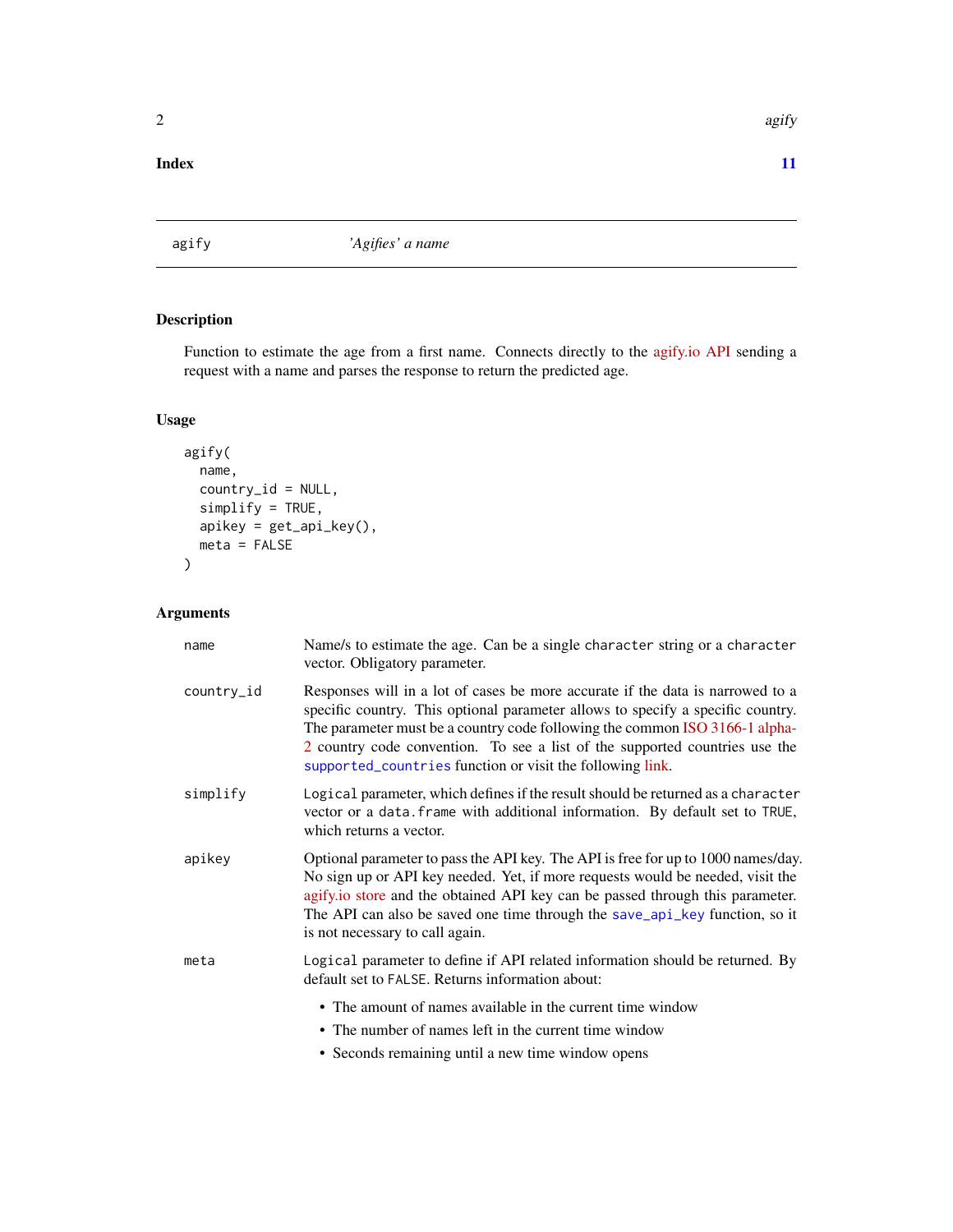#### <span id="page-2-0"></span>DemografixeR 3

#### Details

The function automatically handles pagination (max. 10 names per API request), missing values  $\&$ duplicated values. If a name is duplicated for the same country\_id (if given), it will handle the request as a a single name to save requests, returning the same value for the duplicated names. To see more details about the API documentation, visit the [agify.io website.](https://agify.io/)

#### Value

The estimated age in a single character vector form or a data. frame with additional information.

#### Warning

Please be aware about local privacy protection regulations such as [GDPR](https://tinyurl.com/odvcvq8) when dealing with personal data.

#### Author(s)

Matthias Brenninkmeijer - <https://github.com/matbmeijer>

#### See Also

[genderize](#page-3-1), [nationalize](#page-5-1)

#### Examples

agify(name=c("Ben", "Maria"))

DemografixeR *DemografixeR: Estimate gender, age and nationality from a name*

#### Description

The DemografixeR is an API wrapper for the genderize.io, agify.io & nationalize.io APIs. Through the APIs it retrieves the estimated gender, estimated age and/or estimated nationality from a name. The package most important functions are the following:

- [genderize](#page-3-1)
- [agify](#page-1-1)
- [nationalize](#page-5-1)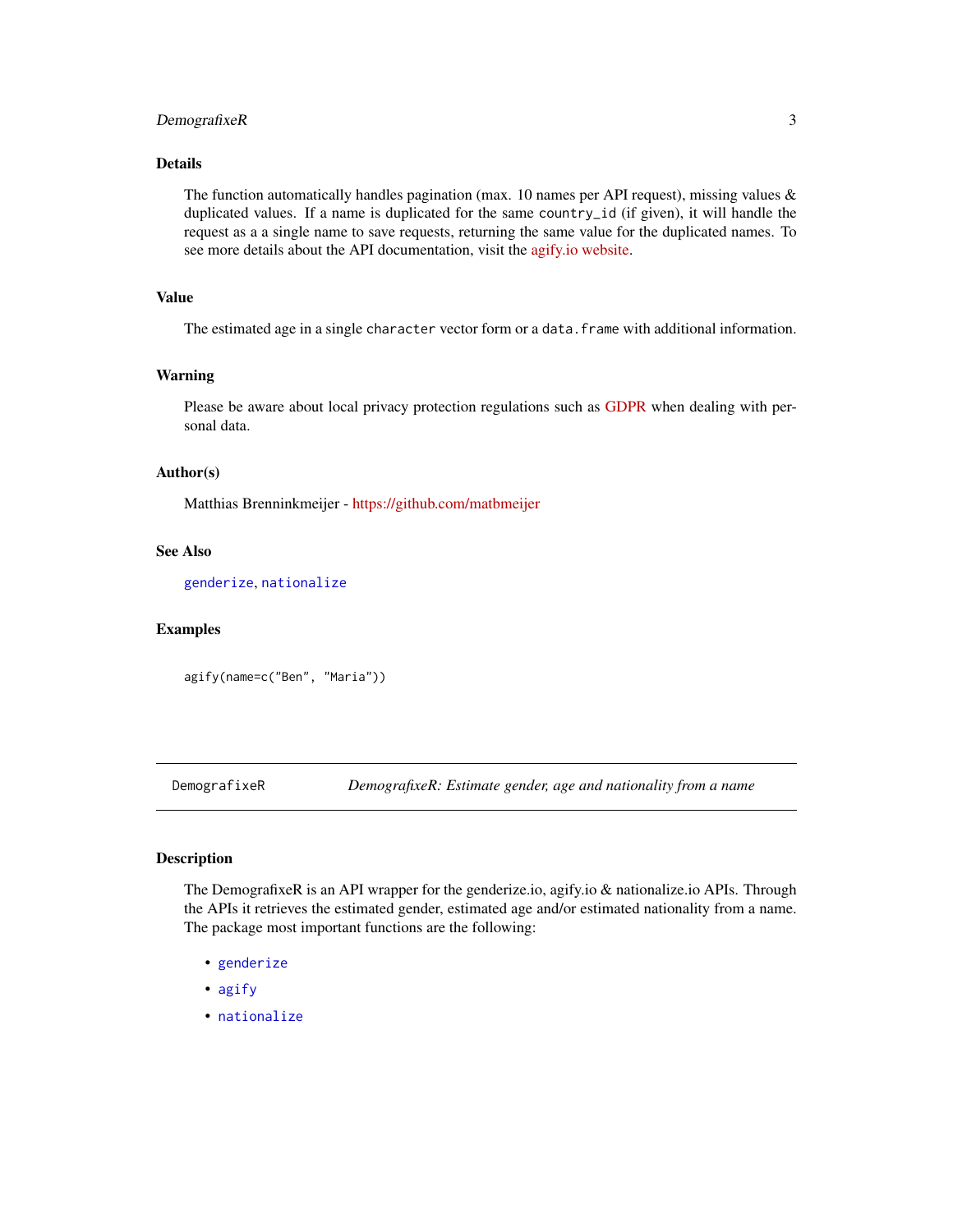<span id="page-3-1"></span><span id="page-3-0"></span>

#### Description

Function to estimate the gender from a first name. Connects directly to the [genderize.io API](https://genderize.io/) sending a request with a name and parses the response to return the predicted gender.

#### Usage

```
genderize(
 name,
 country_id = NULL,
 simplify = TRUE,
 apikey = get_api_key(),
 meta = FALSE
)
```
#### Arguments

| name       | Name/s to estimate the gender. Can be a single character string or a character<br>vector. Obligatory parameter.                                                                                                                                                                                                                                                                              |
|------------|----------------------------------------------------------------------------------------------------------------------------------------------------------------------------------------------------------------------------------------------------------------------------------------------------------------------------------------------------------------------------------------------|
| country_id | Responses will in a lot of cases be more accurate if the data is narrowed to a<br>specific country. This optional parameter allows to specify a specific country.<br>The parameter must be a country code following the common ISO 3166-1 alpha-<br>2 country code convention. To see a list of the supported countries use the<br>supported_countries function or visit the following link. |
| simplify   | Defines if the result should be returned as a single vector or a data. Frame with<br>additional information. By default set to TRUE, which returns a vector. If set to<br>FALSE, it will include additional information about:                                                                                                                                                               |
|            | • The probability indicating the certainty of the assigned gender. Basically<br>the ratio of male to females.                                                                                                                                                                                                                                                                                |
|            | • The count representing the number of data rows examined in order to cal-<br>culate the response.                                                                                                                                                                                                                                                                                           |
| apikey     | Optional parameter to pass the API key. The API is free for up to 1000 names/day.<br>No sign up or API key needed. Yet, if more requests would be needed, visit the<br>genderize.io store and the obtained API key can be passed through this parame-<br>ter. The API can also be saved one time through the save_api_key function, so<br>it is not necessary to call again.                 |
| meta       | Logical parameter to define if API related information should be returned. By<br>default set to FALSE. Returns information about:                                                                                                                                                                                                                                                            |
|            | • The amount of names available in the current time window                                                                                                                                                                                                                                                                                                                                   |
|            | • The number of names left in the current time window                                                                                                                                                                                                                                                                                                                                        |
|            | • Seconds remaining until a new time window opens                                                                                                                                                                                                                                                                                                                                            |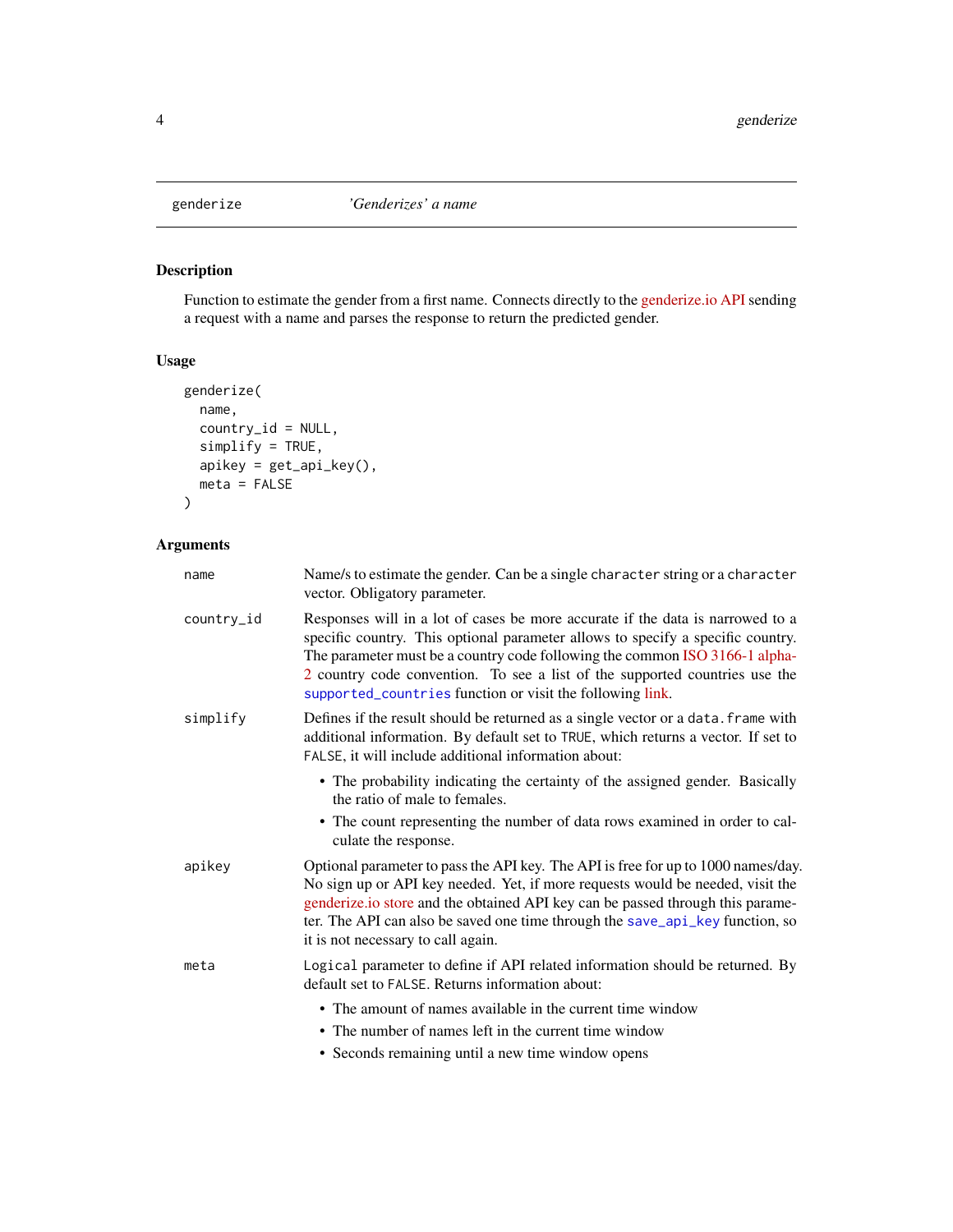#### <span id="page-4-0"></span>Details

The function automatically handles pagination (max. 10 names per API request), missing values & duplicated values. If a name is duplicated for the same country\_id (if the parameter has been passed), it will handle the request as a a single name to save requests, returning the same value for the duplicated names. To see more details about the API documentation, visit the [genderize.io](https://genderize.io/) [website.](https://genderize.io/)

#### Value

The estimated age in a single character vector form or a data. frame with additional information.

#### Warning

Please be aware about local privacy protection regulations such as [GDPR](https://tinyurl.com/odvcvq8) when dealing with personal data.

#### Author(s)

Matthias Brenninkmeijer - <https://github.com/matbmeijer>

#### See Also

[nationalize](#page-5-1), [agify](#page-1-1)

#### Examples

genderize(name=c("Ben", "Maria"))

<span id="page-4-1"></span>get\_api\_key *Get previously saved API keys*

#### Description

Function to get the previously saved API key. It has the advantage that it is not necessary to explicitly publish the key in the users code. Just do it one time and you're set. To save an API, use the [save\\_api\\_key](#page-8-1) function. To remove a previously saved key, use the [remove\\_api\\_key](#page-7-1) function.

#### Usage

get\_api\_key()

#### Value

Returns the saved API key in the environment. If no API key has been saved, returns NULL value.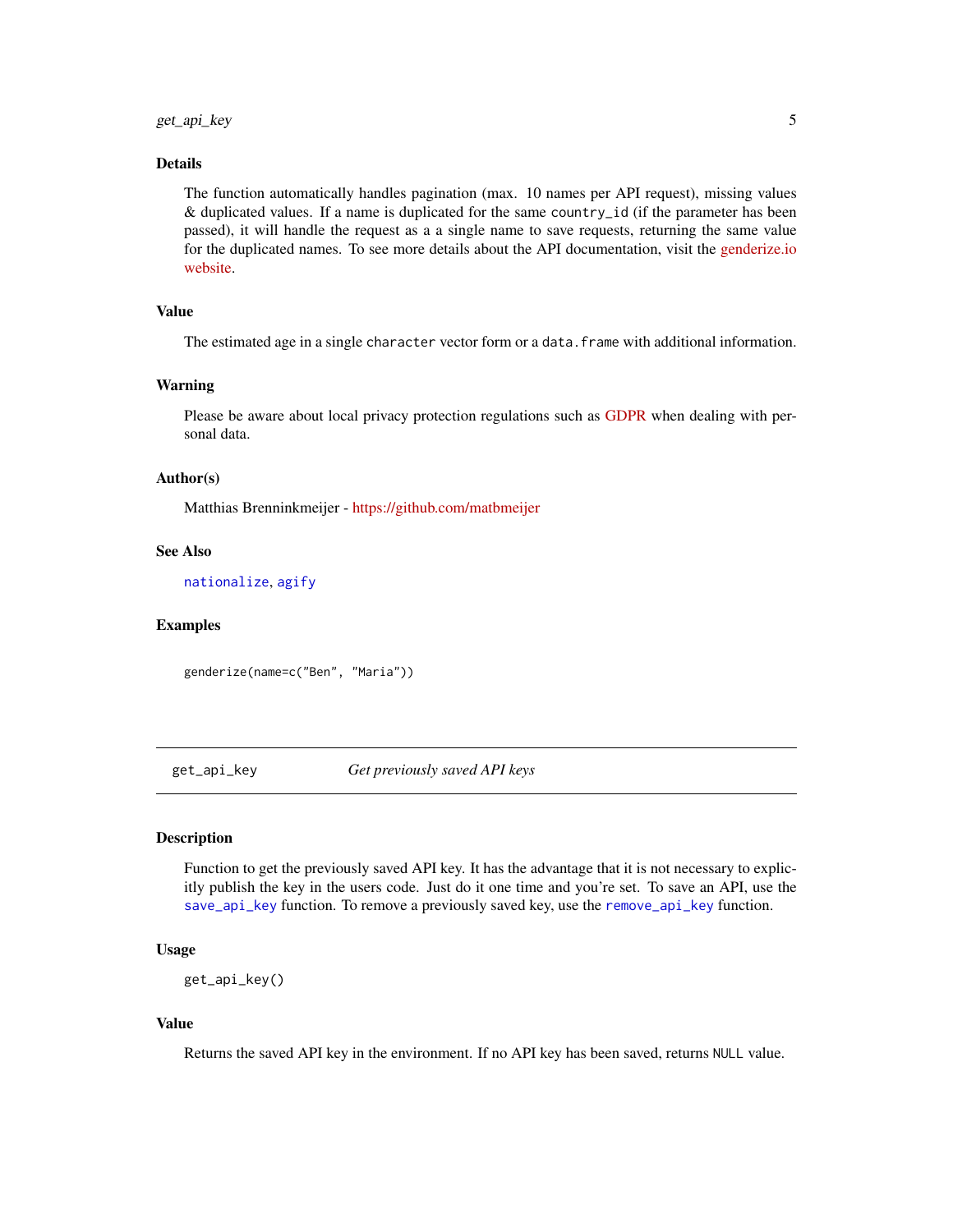#### <span id="page-5-0"></span>Warning

Please be careful when dealing with API keys and other secrets & tokens - keep them private and do not publish them.

#### Author(s)

Matthias Brenninkmeijer - <https://github.com/matbmeijer>

#### See Also

[save\\_api\\_key](#page-8-1), [remove\\_api\\_key](#page-7-1)

#### Examples

```
## Not run:
get_api_key(type="genderize")
get_api_key(type="agify")
get_api_key(type="nationalize")
```
## End(Not run)

<span id="page-5-1"></span>nationalize *'Nationalizes' a name*

#### Description

Returns the estimated nationality from a given name.

#### Usage

```
nationalize(
 name,
  simplify = TRUE,
  sliced = TRUE,
  apikey = get_api_key(),
 meta = FALSE
)
```
#### Arguments

| name     | Name/s to estimate the nationality. Can be a single character string or a<br>character vector. Obligatory parameter.                                                                                                                        |
|----------|---------------------------------------------------------------------------------------------------------------------------------------------------------------------------------------------------------------------------------------------|
| simplify | Defines if the result should be returned as a single vector or a data, frame with<br>additional information. By default set to TRUE, which returns a vector.                                                                                |
| sliced   | Names can have multiple estimated nationalities ranked by probability. This<br>logical parameter allows to "slice"/keep only the parameter with the highest<br>probability to keep a single estimate for each name. By default set to TRUE. |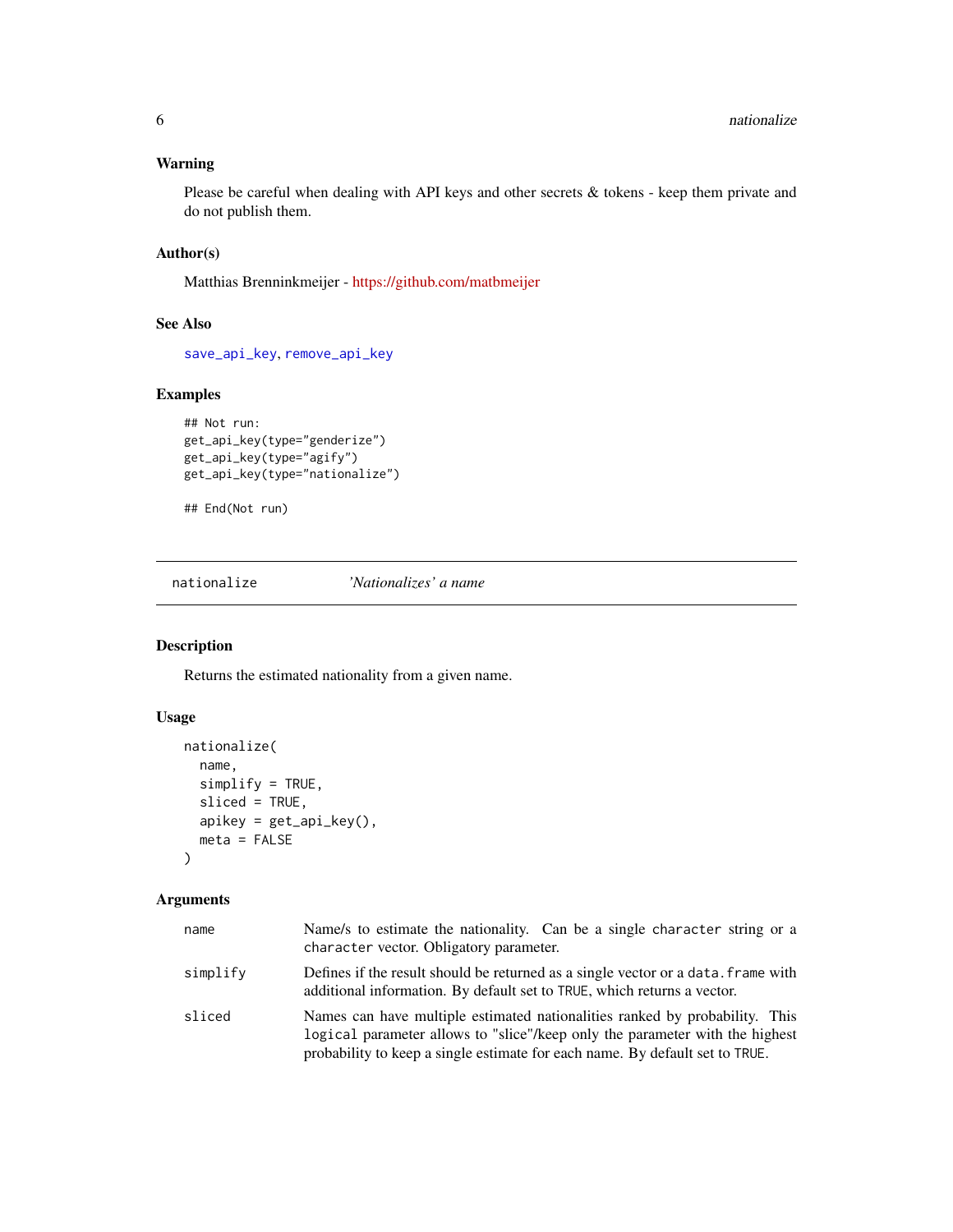#### <span id="page-6-0"></span>nationalize 7 and 2008 and 2008 and 2008 and 2008 and 2008 and 2008 and 2008 and 2008 and 2008 and 2008 and 20

| apikey | Optional parameter to pass the API key. The API is free for up to 1000 names/day.<br>No sign up or API key needed. Yet, if more requests would be needed, visit the<br>nationalize io store and the obtained API key can be passed through this param-<br>eter. The API can also be saved one time through the save_api_key function,<br>so it is not necessary to call again. |
|--------|--------------------------------------------------------------------------------------------------------------------------------------------------------------------------------------------------------------------------------------------------------------------------------------------------------------------------------------------------------------------------------|
| meta   | Logical parameter to define if API related information should be returned. By<br>default set to FALSE. Returns information about:                                                                                                                                                                                                                                              |
|        | • The amount of names available in the current time window                                                                                                                                                                                                                                                                                                                     |
|        | • The number of names left in the current time window                                                                                                                                                                                                                                                                                                                          |
|        | • Seconds remaining until a new time window opens                                                                                                                                                                                                                                                                                                                              |

#### Details

The function automatically handles pagination (max. 10 names per API request), missing values & duplicated values. If a name is duplicated for the same country\_id (if the parameter has been passed), it will handle the request as a a single name to save requests, returning the same value for the duplicated names. To see more details about the API documentation, visit the [nationalize.io](https://nationalize.io/) [website.](https://nationalize.io/)

#### Value

Returns the estimated nationality as the common [ISO 3166-1 alpha-2](http://en.wikipedia.org/wiki/ISO_3166-1_alpha-2) country code. The result can be in a single character vector form or a data. frame with additional information.

#### Warning

Please be aware about local privacy protection regulations such as [GDPR](https://tinyurl.com/odvcvq8) when dealing with personal data.

#### Author(s)

Matthias Brenninkmeijer - <https://github.com/matbmeijer>

#### See Also

[genderize](#page-3-1), [agify](#page-1-1)

#### Examples

nationalize(name=c("Ben", "Maria"))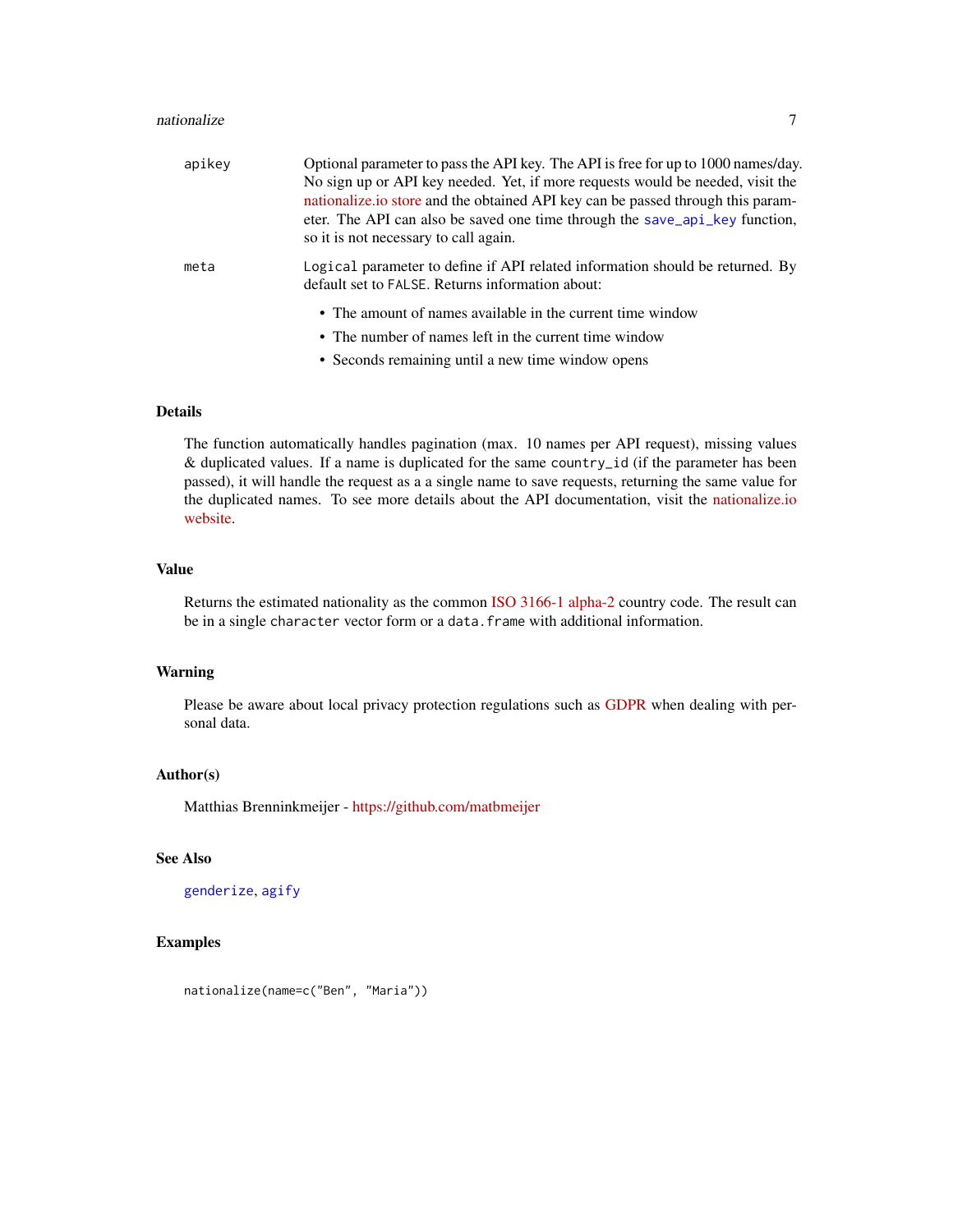<span id="page-7-1"></span><span id="page-7-0"></span>remove\_api\_key *Removes saved API key*

#### Description

Removes saved API keys for the DemografixeR APIs (Genderize.io, Agify.io, Nationalize.io).

#### Usage

```
remove_api_key(verbose = TRUE)
```
#### Arguments

verbose Logical parameter to define if a verbose message should be printed. By default set to TRUE.

#### Value

Does not return any object.

#### Warning

Please be careful when dealing with API keys and other secrets & tokens - keep them private and do not publish them.

#### Author(s)

Matthias Brenninkmeijer - <https://github.com/matbmeijer>

#### See Also

[save\\_api\\_key](#page-8-1), [get\\_api\\_key](#page-4-1)

#### Examples

```
## Not run:
remove_api_key()
```
## End(Not run)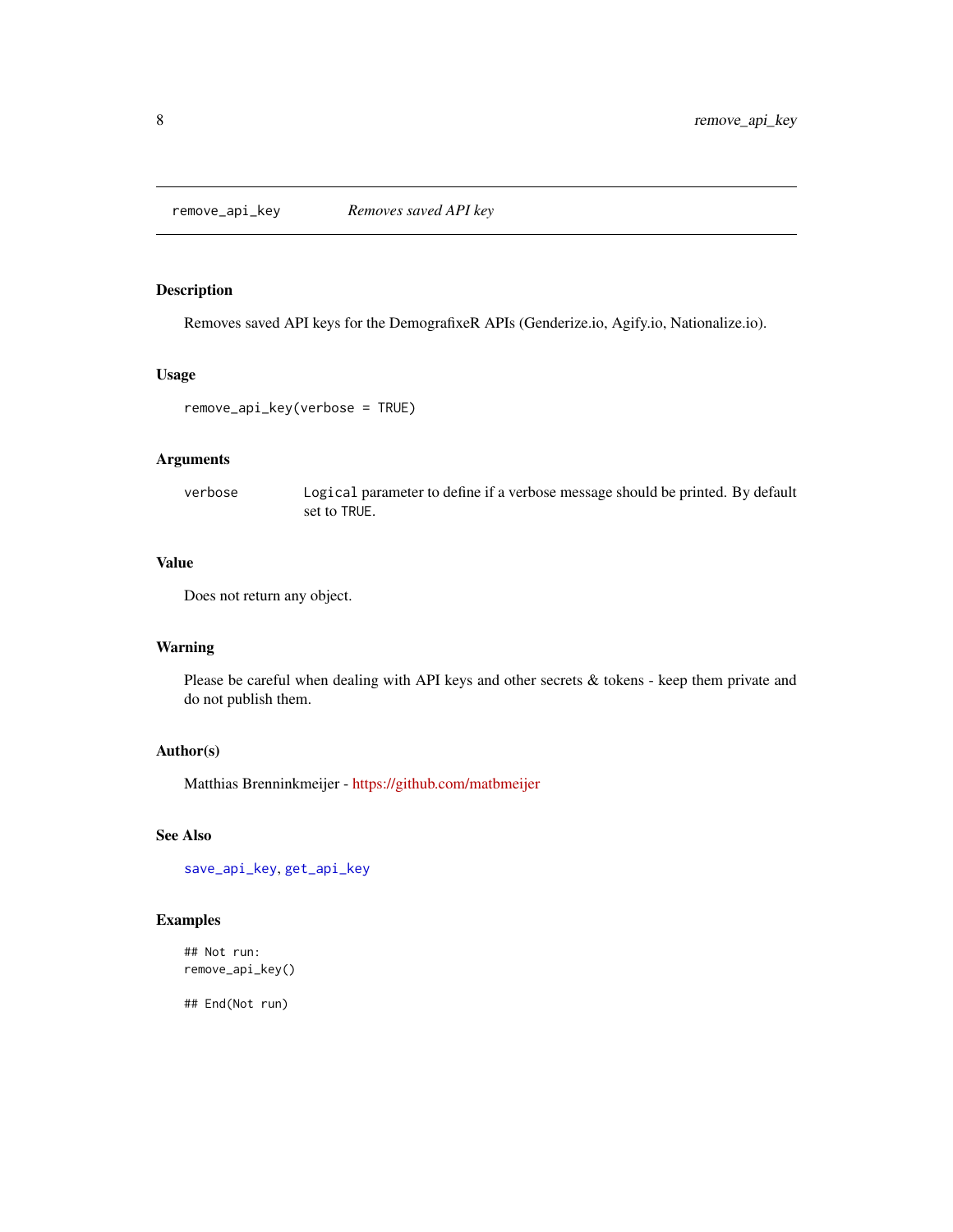<span id="page-8-1"></span><span id="page-8-0"></span>

#### Description

Saves the all in one genderize.io, agify.io & nationalize.io API key in the users environment. It has the advantage that it is not necessary to explicitly publish the key in the users code. Just do it one time and you're set. To update the key just save again and it will overwrite the old key. To explicitly print the key, use the [get\\_api\\_key](#page-4-1) function. To remove the key use the [remove\\_api\\_key](#page-7-1) function.

#### Usage

save\_api\_key(key)

#### Arguments

key API key obtained from the specific website. Visit the one of the following websites to obtain an API key:

- [genderize.io](https://store.agify.io/signup)
- [agify.io](https://store.agify.io/signup)
- [nationalize.io](https://nationalize.io/signup)

#### Value

Does save the key in the environment.

#### Warning

Please be careful when dealing with API keys and other secrets & tokens - keep them private and do not publish them.

#### Author(s)

Matthias Brenninkmeijer - <https://github.com/matbmeijer>

#### See Also

[get\\_api\\_key](#page-4-1), [remove\\_api\\_key](#page-7-1)

#### Examples

```
## Not run:
save_api_key(key="__YOUR_API_KEY__")
```
## End(Not run)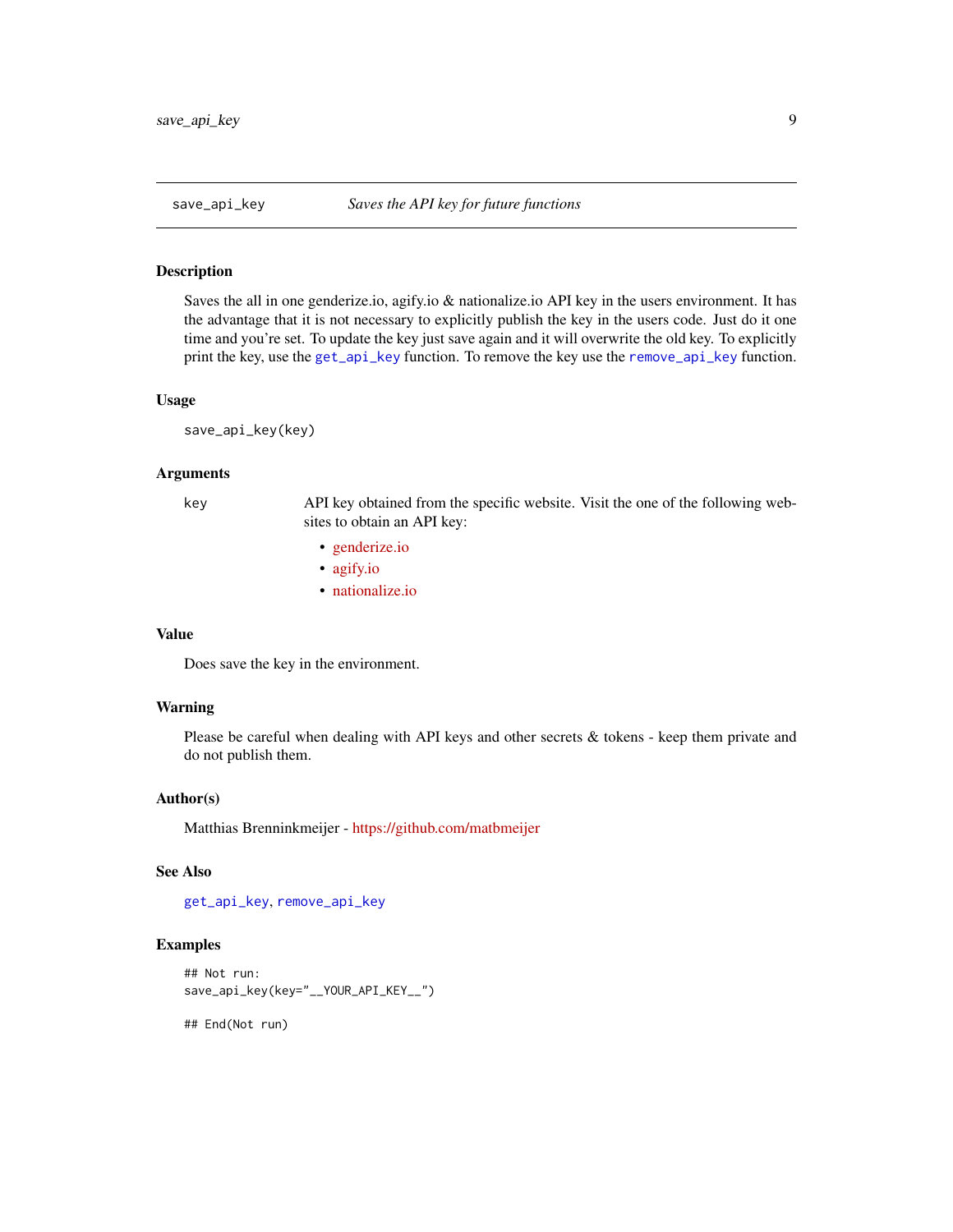<span id="page-9-1"></span><span id="page-9-0"></span>supported\_countries *Retrieve the supported countries for each API*

#### Description

Scrapes the API websites to retrieve an updated list of supported countries for each API.

#### Usage

```
supported_countries(type)
```
#### Arguments

type Obligatory parameter to define the API from which to obtain the supported countries. Must be one of the following character strings:

- genderize Available countries for the Genderize.io API.
- agify Available countries for the Agify.io API.
- nationalize Available countries for the Nationalize.io API.

#### Value

Returns a data.frame with the supported [ISO 3166-1 alpha-2](http://en.wikipedia.org/wiki/ISO_3166-1_alpha-2) country code, country name the number of items (names) for each country.

#### Warning

Please be conscious that this function directly scrapes the website, do not overuse it as it might overwhelm the server.

#### Examples

```
## Not run:
supported_countries(type="genderize")
```
## End(Not run)